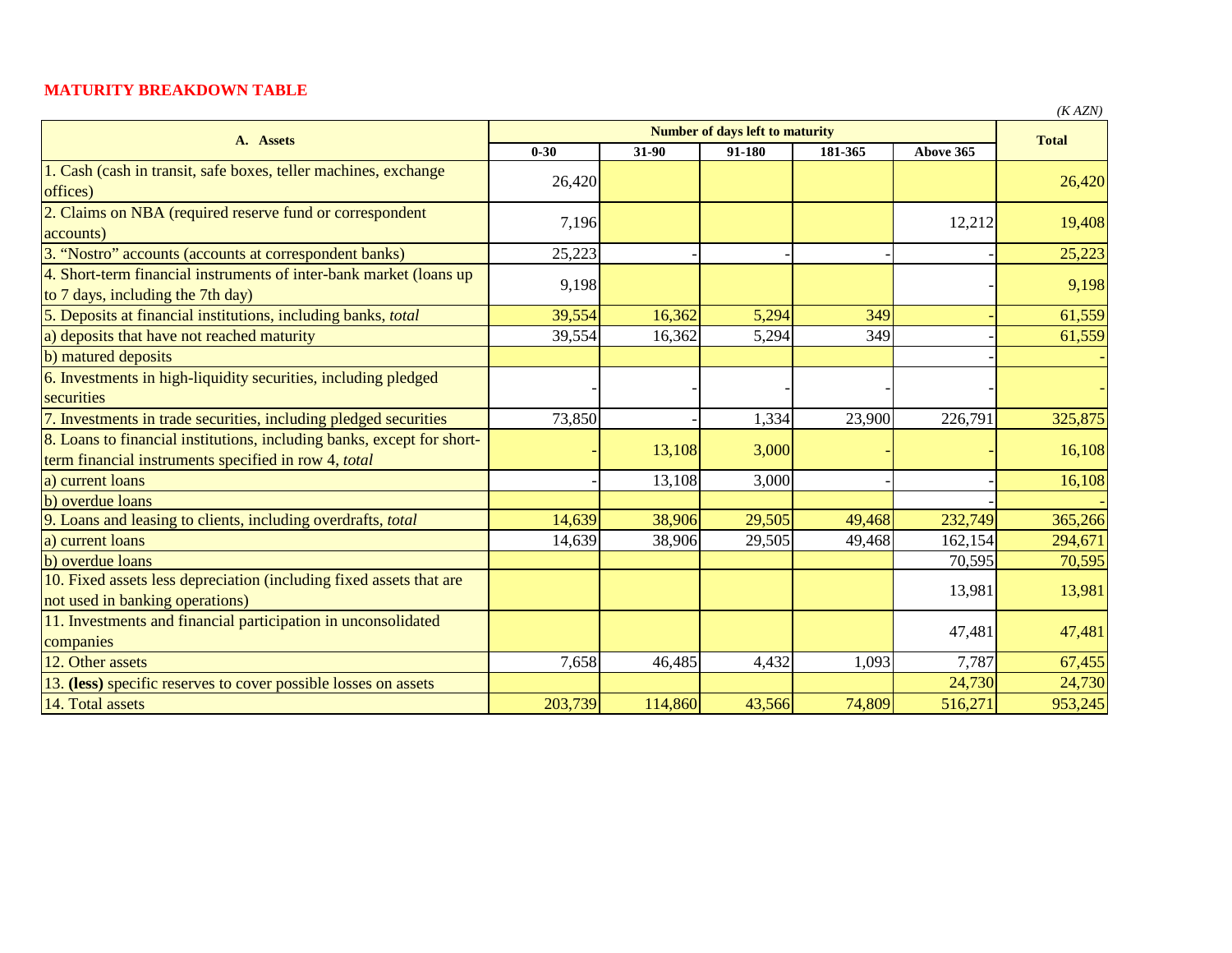## **MATURITY BREAKDOWN TABLE (cont'd)**

| <b>B. Liabilities and Capital</b>                                                                                          | <b>Number of days left to maturity</b> |        |        |           |           | (11.124)<br><b>Total</b> |
|----------------------------------------------------------------------------------------------------------------------------|----------------------------------------|--------|--------|-----------|-----------|--------------------------|
|                                                                                                                            | $0 - 30$                               | 31-90  | 91-180 | 181-365   | Above 365 |                          |
| 1. Deposits of clients, except for deposits of banks and other<br>financial institutions                                   | 308,904                                | 16,158 | 24,040 | 40,401    | 13,067    | 402,571                  |
| a) call deposits (legal entities and individuals)                                                                          | 308,904                                |        |        |           |           | 308,904                  |
| b) time deposits which have not reached maturity (legal entities and<br>individuals)                                       |                                        | 16,158 | 24,040 | 40,401    | 13,067    | 93,667                   |
| matured time deposits (legal entities and individuals)                                                                     |                                        |        |        |           |           |                          |
| 2. Loans of the NBA                                                                                                        |                                        |        |        |           |           |                          |
| 3. "Loro" accounts (correspondent accounts of banks)                                                                       | 13                                     |        |        |           |           | 13                       |
| 4. Short-term financial instruments of inter-bank market (loans up)<br>to 7 days, including the 7th day)                   |                                        |        |        |           |           |                          |
| 5. Deposits of banks and financial institutions                                                                            | 392                                    | 12,392 | 10,000 | 69,058    | 12,400    | 104,242                  |
| 6. Loans borrowed from banks (for a period of more than 7 days)                                                            | 3,145                                  | 23,911 | 6,358  | 7,598     |           | 41,012                   |
| 7. Loans borrowed from other financial institutions, including<br>international organizations                              | 854                                    | 1,703  | 2,468  | 4,592     | 28,620    | 38,238                   |
| 8. Loans and deposits of central and municipal government bodies                                                           |                                        |        |        |           |           |                          |
| 9. Mortgage loans borrowed by bank for its own purposes                                                                    |                                        |        |        |           |           |                          |
| 10. Subordinated debts and other debt instruments of this type that<br>are issued by bank, including preferred time stocks |                                        |        |        |           |           |                          |
| 11. Other liabilities                                                                                                      | 122,475                                | 1,571  | 291    | 298       | 910       | 125,546                  |
| 12. Capital                                                                                                                |                                        |        |        |           | 241,623   | 241,623                  |
| 13. Total liabilities (liabilities plus capital)                                                                           | 435,783                                | 55,736 | 43,158 | 121,948   | 296,620   | 953,245                  |
| 14. Net amount of financial assets (liabilities) for each period<br>(row 14 in Table IV-A less row 13 in Table IV-B)       | (232,044)                              | 59,124 | 408    | (47, 138) | 219,650   |                          |

*(K AZN)*